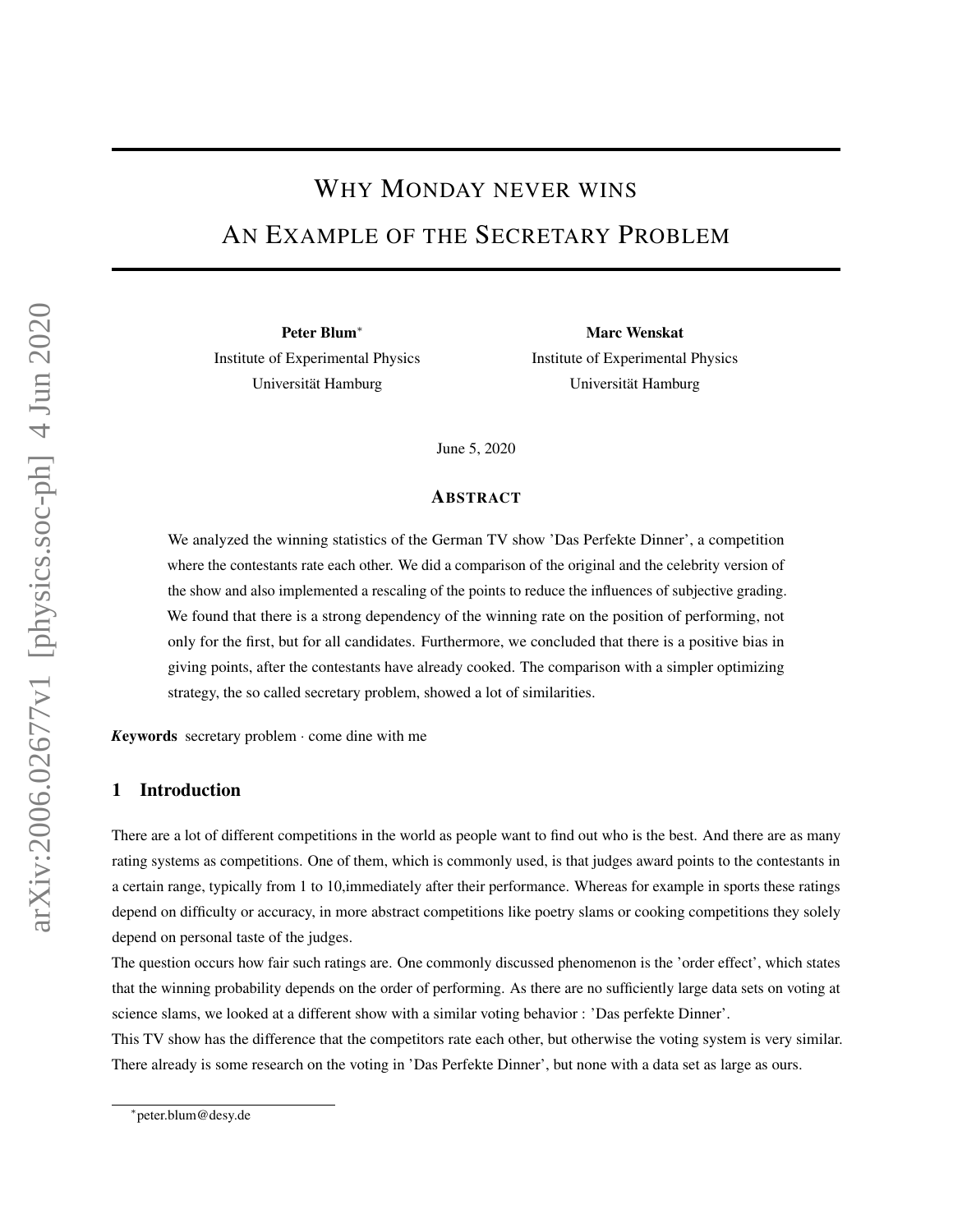We will try to compare the 'order effect' with the secretary problem, a very simple rating problem which only uses one judge who can accept or reject a candidate and develops the strategy to finding the best candidate. The data shows significant similarity with this strategy, although the contestants supposedly not know it.

Furthermore, we found contradictions to the existing papers, especially that the 'order effect' is only regarding the first contestant. We agree that the first contestant has the least chances but there is also a dependency for the later contestants. We find that it is the best to perform at late as possible to maximize the chances of winning.

Another dependency introduced by [\[1\]](#page-14-0) is a negative 'cooking bias', stating that a contestant who has already performed will give less points on average. We tried to prove this fact not with the method of multi-linear regression but with averaging before and after cooking.

In this paper, we will first describe the show 'Das Perfekte Dinner' and then introduce the secretary problem. The method of data aquisition will be stated as well as the procedure of the data. Section 6 presents the results, which will be discussed afterwards.

## 2 The Show "Das Perfekte Dinner"

The show is based on a British format called "Come Dine with Me". The German version is being broadcasted since 2006 regularly (after a single pilot show in 2005) and an overall of 3351 episodes aired<sup>[\[5\]](#page-14-1)</sup>.

The concept of the show is that every week a group of five strangers, each week with new candidates, act as hosts for each other. Each host will cook once, on a weekday, a three course menu for the others. To win the week one has to be the "perfect host" - or closest to one. To determine this, after the menu of the candidate, the other four candidates vote on a scale of 0 to 10, where 10 is a perfect dinner, and the sum of the individual votings is the score of the host. The scores are kept secret until the end of the week. With this system, multiple winner are possible. The winner(s) of the week will win 3000 Euros, the other candidates will win nothing. In case of a short week (because of e.g. a holiday), only four candidates will compete.

In addition, several modifications of the show have aired, such as one candidate having a sleep over at the host's or a version in which a professional cook in disguise competes with the amateurs. Another interesting version, where the candidates are celebrities, is also broadcasted since 2006.

## 3 The Secretary Problem

The problem was first stated in a column of the *Scientific American* from 1960 by Martin Gardner and has been reformulated since then several times<sup>[\[7\]](#page-14-2)</sup>. The common rules are<sup>[\[8\]](#page-14-3)</sup>:

- There is a single position to fill
- There are N candidates, where N is known
- An unambiguous ranking of the candidates (best to worst) is possible
- The candidates are interviewed sequentially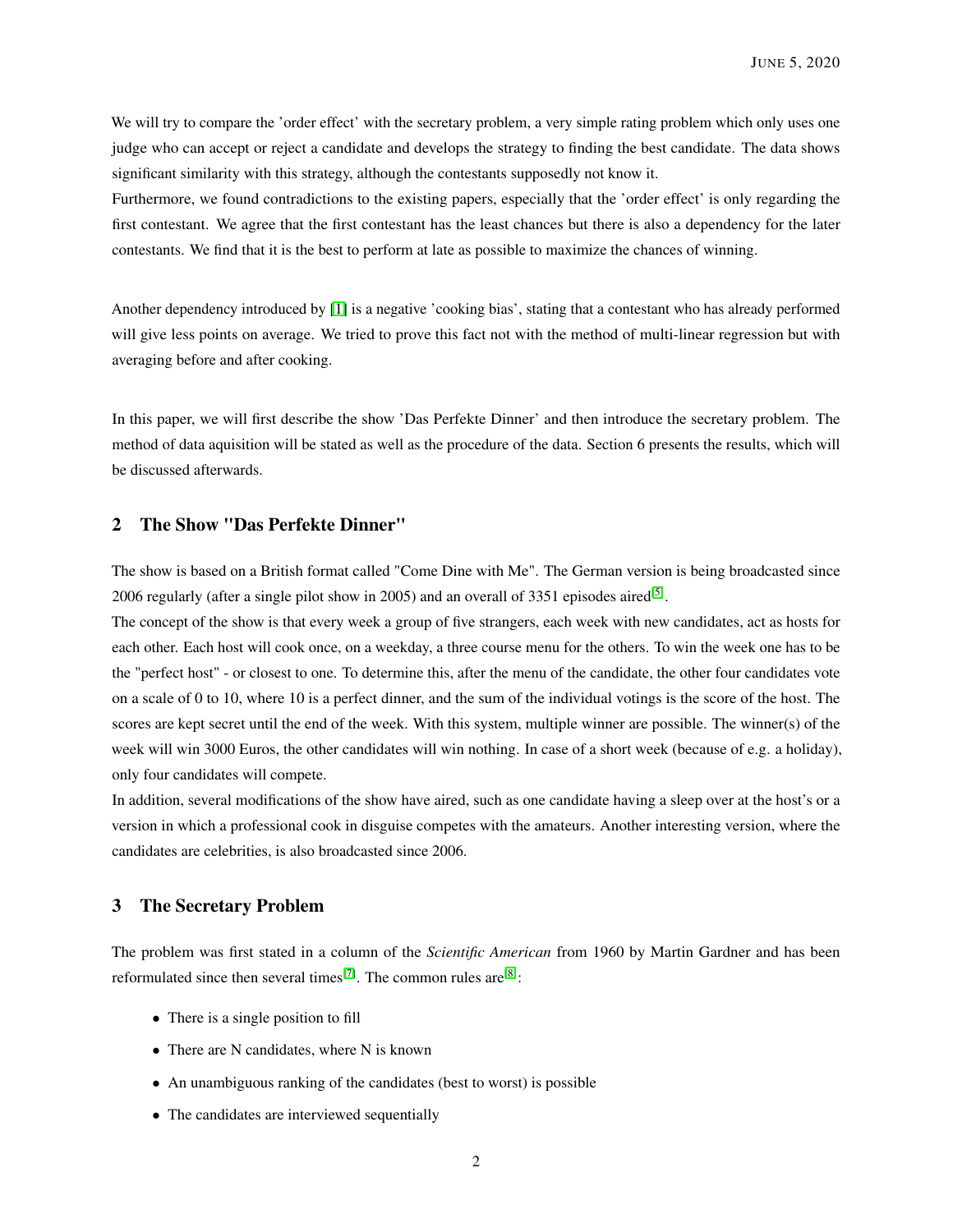- After each interview, the candidates have to be rated immediately, i.e. accepted or rejected
- The decision stands the candidates leave the application process and can not return

It has been shown that a stopping rule is the optimal strategy for this problem. For large N, the probability to choose the best candidate converges against an optimal value of  $1/e \approx 36.7\%$  if the first n/e candidates are rejected and serve as a reference group. The other candidates are chosen, if they are better than the reference group. For small values of N, the optimal threshold for rejection and the resulting probability to find the best candidates can be found using suitable algorithms<sup>[\[4\]](#page-14-4)</sup>. The resulting threshold and probability for 5 contestants is 3 and 43.3% and for 4 contestants 2 and 45.8%.

There is a variant of this problem called "cardinal payoff variant", in which simply someone from the upper tier of candidates should be chosen compared to the lower tier<sup>[\[3\]](#page-14-5)</sup>. The threshold is then calculated to skip the first  $\sqrt{n} - 1$ candidates, which effectively results in an earlier acceptance of candidates for most values of n. Already in our case of  $n = 5$  or 4 there is a difference as only the first candidate should be rejected compared to 3 or 2 rejections for the original formulation.

This decision problem is similar to the voting system of the TV show described above, except there are three modifications

- 1. There is no clear rejection or acceptance of a candidate. Due to the rating system, the immediate decision is not final in the context, as for example the first vote can only be interpreted as an acceptance or rejection in comparison to the later votes.
- 2. The judges are the candidates themselves
- 3. The ranking can be ambiguous, e.g. multiple "best cooks" and a subjective grading of a judge

## <span id="page-2-0"></span>4 Method

A simple descriptive statistical approach was chosen similar to  $[2]$ . In addition we implemented a rescaling of the votes to take into account two effects playing a role leading to a subjective grading:

- 1. The same dinner, which is perceived by two different contestants the same way as "good", might still get two different grades, e.g. 6 and 7, from those two contestants. So different contestants use different means and scalings in their ratings.
- 2. Different backgrounds can create a skewness in the grading system. A more critical person might give on average less points because he is used to a higher quality and his ceiling is higher, hence his distribution would have a positive skewness. Another person might be used to different level of quality and would expect more less-then average food and hence pronounces or stretches the lower grades and have a negative skewness.

To minimize the influence of these effects, we normalized the average points given by each cook that week to a set-point of 5.

$$
p_{i,new} = \frac{p_{i,orig}}{\bar{p}} \cdot 5
$$

In the formula  $p_{i,new}$  is the new number of points awarded,  $p_{i,orig}$  is the original number of points awarded, and  $\bar{p}$  is the average points awarded by the cook originally.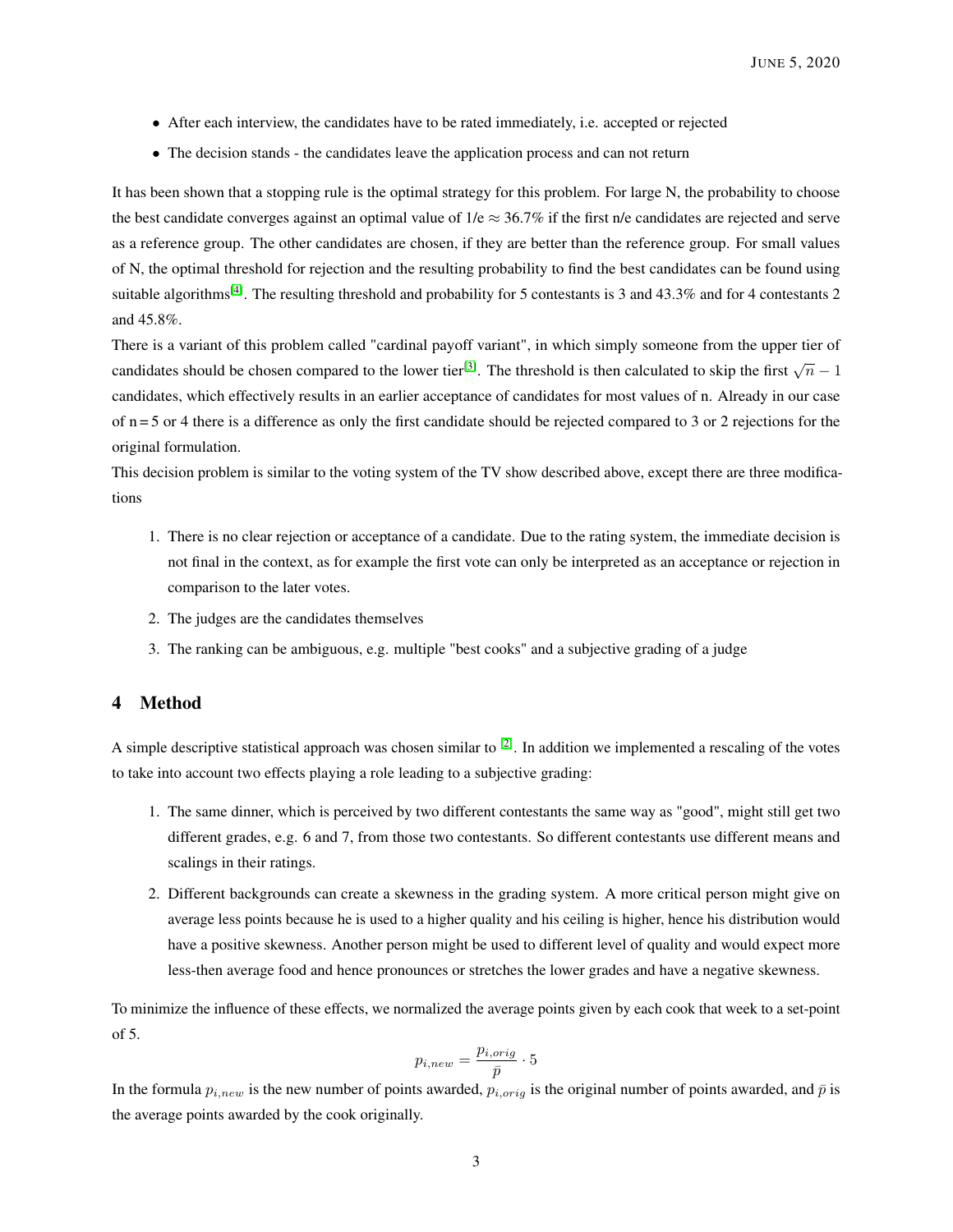Using this algorithm, we minimized the influence of the different averages between the different cooks, hence addressing the first mentioned issue. The scaling and skewness differences can not be removed as at most 5 ratings of an individual contestant are not enough to properly fit any distribution to the ratings.

The data of the celebrity version only had the sum of each contestant, hence this re-scaling was not possible on that data set.

### 5 Data

The data used in this study is a sample of 2268 regular episodes broadcasted from 2006 to 2019. An additional data set of 540 episodes of the celebrity version is used. The data was taken from the German Wikipedia article<sup>[\[5\]](#page-14-1)</sup> for the celebrity version and from an online-forum<sup>[\[6\]](#page-14-7)</sup> for the regular version. The values shown will be given as mean  $\pm$ standard error of the mean. We split the data set of the regular show since 9 % of the weeks have been "short weeks", meaning only four shows took place and four contestants competed. From the data available for the regular version, we excluded 75 weeks where special rules have been applied, such as extra-ratings for the decoration or having one professional cook in disguise among the contestants. Furthermore, we also excluded champion-episodes, where winners of other weeks cooked against each other and two weeks have been excluded due to insufficient data. An overview of the data set is given in [tab. 1](#page-3-0)

| Table 1: Overview of data used. |  |
|---------------------------------|--|
|                                 |  |

<span id="page-3-0"></span>

| Show                      | Label.                      | cooks/week | #weeks | #winners | #winners | avg. points       |
|---------------------------|-----------------------------|------------|--------|----------|----------|-------------------|
|                           |                             |            |        |          | rescaled |                   |
| Das Perfekte Dinner       | PD <sub>5</sub>             | 5.         | 420    | 492      | 421      | $7.57 (\pm 0.06)$ |
| Das Perfekte Dinner       | P <sub>D</sub> <sub>4</sub> | 4          | 42     | 49       | 44       | $7.55 (\pm 0.24)$ |
| Das Perfekte Promi-Dinner | <b>PDP</b>                  | 4          | 135    | 174      | X        | $8.05 (\pm 0.13)$ |

Compared to our data set of 597 weeks from 2006 to 2019, the data set from  $^{[2]}$  $^{[2]}$  $^{[2]}$  included only 186 weeks from March 2006 to February 2010 and the data set from [\[1\]](#page-14-0) included 237 weeks from 2006 to 2011.

#### 6 Results

All uncertainties given are the standard error of the mean (SEM).

#### <span id="page-3-1"></span>6.1 Receiving Points

The average points received per judge for each day for the different data sets is shown in [fig. 1.](#page-4-0)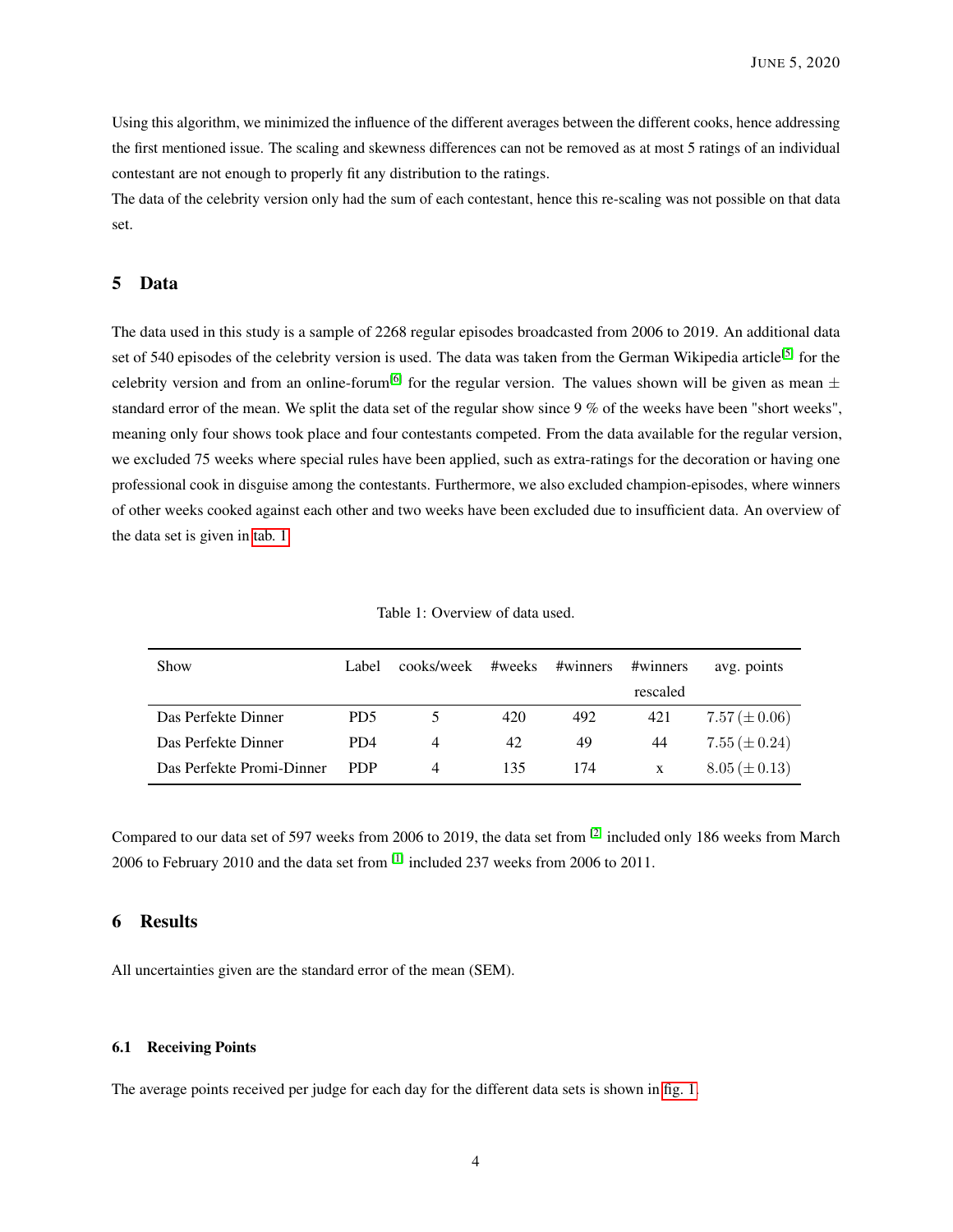<span id="page-4-0"></span>

Figure 1: The average amount of points received per judge for each contestant for the regular show PD5 (left), with only four contestants PD4 (middle) and the celebrity version PDP (right).

Two observations can be concluded: (a) The average points received for the two regular shows are within uncertainty identical while the celebrity version will have on average a higher number of points given by 0.5. (b) In any data set, the first contestant receives on average less or the least amount of points. For PD4, the second contestant receives even less points on average then the first, but with a larger spread.

As motivated and discussed in [section 4,](#page-2-0) we rescaled the data to try to factor out subjective grading. This was only possible for the data set of PD5 and PD4 where the individual votes were available. The result of this approach is shown in [fig. 2.](#page-4-1)

<span id="page-4-1"></span>

Figure 2: The average amount of rescaled points received per judge for each contestant for the regular show PD5 (upper left) and with only four contestants PD4 (upper right). The lower plots show the difference between the original and the rescaled data.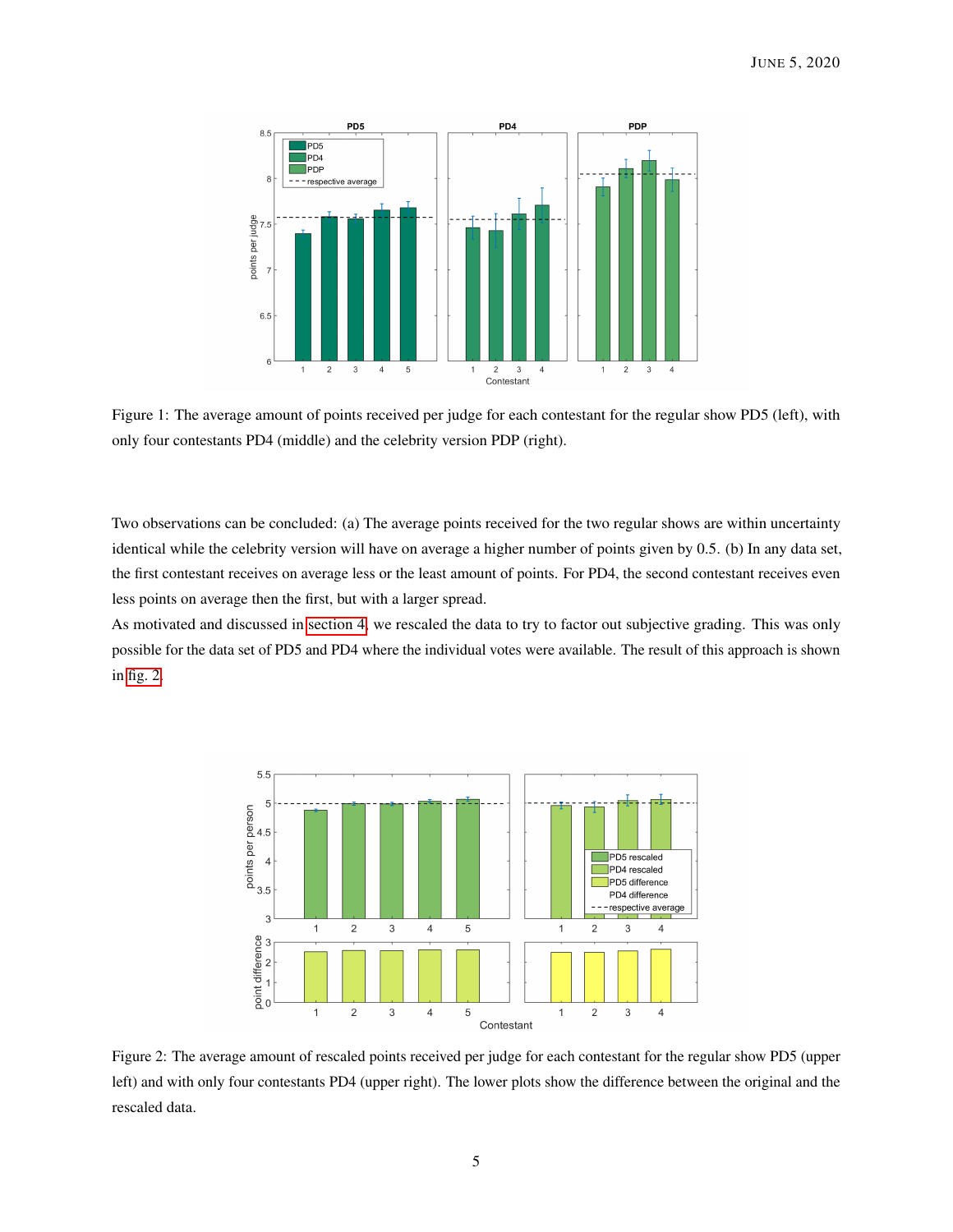<span id="page-5-0"></span>

Figure 3: Winning probability for each day according to the original and the rescaled data for the three data sets.

As expected, the overall structure of the distribution was not changed since only average values are shown. Each contestant loses about the same amount of points. It has to be noted that the third contestant in PD5 and the second contestant in PD4 lose slightly less than average points, which will have a great impact on the winning distribution.

#### 6.2 Winning Probabilities

Given the average points received, we expected the first candidates to be the least likely to win and the others to have roughly the same odds, as you can see in [fig. 3.](#page-5-0) In addition, the general rule 'the latter a candidate performs, the more likely he is to win' was found to be true. It has to be noted, that in PD5 this dependence is greater than in PD4. However, in the celebrity version it is not the last but the next to last candidate who is most likely to win, indicating a different voting behaviour.

#### 6.3 Multiple Winners

Due to the discrete voting system, multiple winners per week are possible. [fig. 4](#page-6-0) shows the percentage of how often n winners in a single contest have been found.

The greatest number of multiple winners is found in PDP, especially 3 and 4 winners are far more common than in the regular show. Observing this fact, we also had a look at the different pairings of winners in PDP, as you can see in [tab. 2.](#page-6-1)

For PDP, the first contestant wins alone in just 38% of the cases, the others significantly more often, about half of the time. The last contestant wins mostly alone, which coincides with the least total amount of wins. Furthermore, there are 8 occurrences of three or four winners on PDP, these winners averaged  $8.8 \pm 0.3$  points, so below the overall winning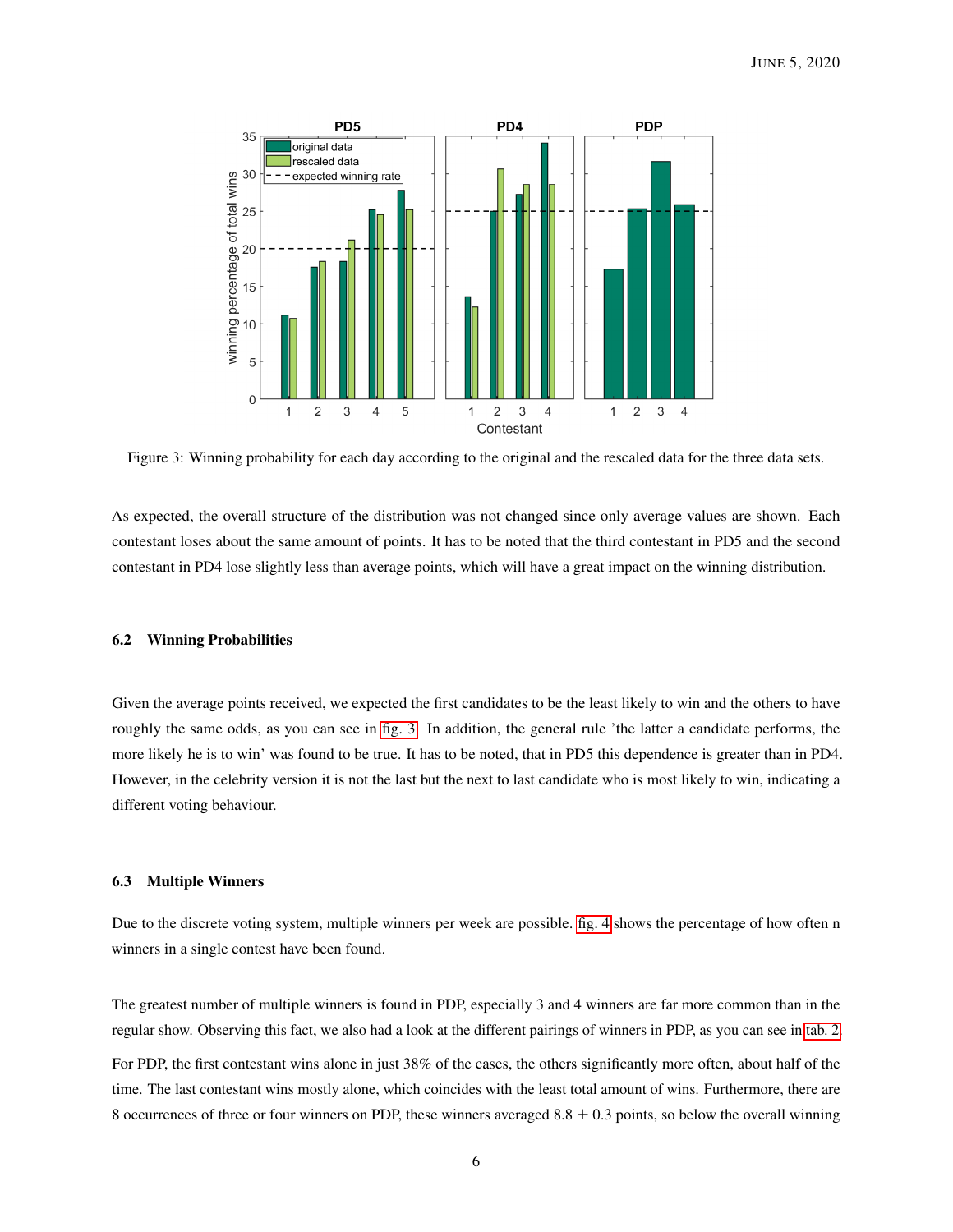<span id="page-6-0"></span>

Figure 4: Percentage of n winners in a single show.

| winning       |   |    |    |     |    |
|---------------|---|----|----|-----|----|
| alone         |   | 15 | 26 | 35  | 31 |
| together with |   |    |    | -11 | 5  |
|               | 2 | 8  |    | 12  | 9  |
|               | 3 |    | 12 |     | 8  |
|               |   |    |    |     |    |

<span id="page-6-1"></span>Table 2: statistics of the wins at Promi-Dinner (PDP)

average.

In addition,comparing contestant 3 to the others, he wins more often alone than contestant 2 and more often together than contestant 4, resulting in the most wins overall (see [fig. 3\)](#page-5-0).

### 6.4 Winner-Loser Difference

To further understand the winning probabilities, we looked at the distribution of the average winning points compared to the then losing points. Therefore we calculated the average points received in the case of winning and the average points of the other losing contestants as you can see in [fig. 5](#page-7-0) and [fig. 6.](#page-7-1)

For the two regular shows PD5 and PD4, the order effect is observed again in the winner points distribution, while the respective losing points is nearly constant for PD5 and only a slight excess is observed for Mondays in PD4. In both shows, in the case when the first contestant wins, the advance is smaller than for the other winners. The points in PDP shows a different trend - the first contestant tends to win with an exceptionally great lead. This observation is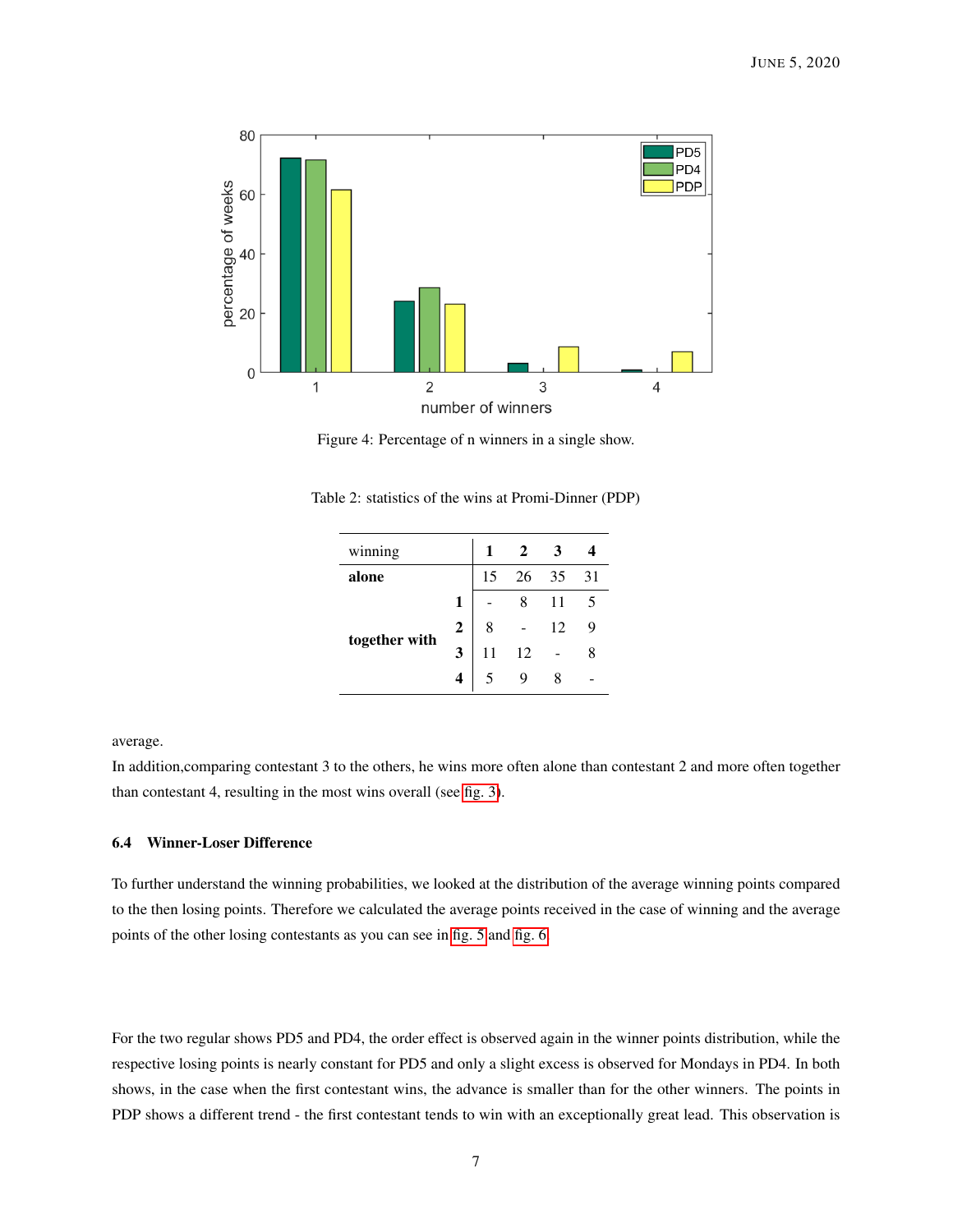<span id="page-7-0"></span>

Figure 5: Average points of a contestant in case he wins and average not-winning points of the other contestants which then lost in the same show.

<span id="page-7-1"></span>

Figure 6: Points of the winner and the losers of the rescaled data broken down by contestant.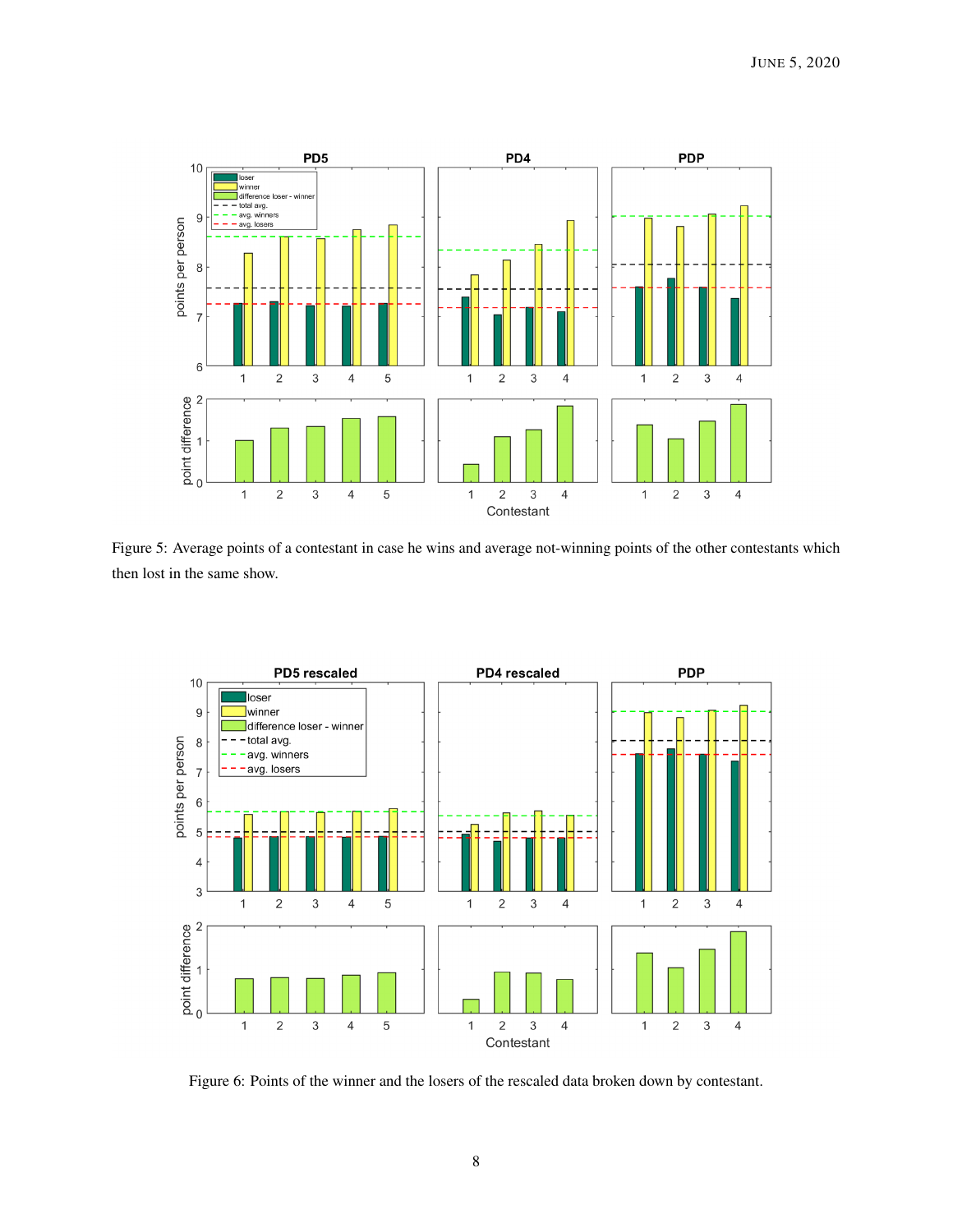<span id="page-8-0"></span>

Figure 7: Average points awarded by each contestant

in contradiction to the first contestant being the least probable to win and therefore clearly shows a different voting behaviour between the normal and celebrity shows.

#### 6.5 Awarding points

We further had a look at the points given by each contestant [\(fig. 7\)](#page-8-0). The average value matched of course the average received value. For PD5 we observed again an order effect, except that the third contestant tends to give more points than any other. The results for PD4 are not conclusive, since the SEM is to large.

To further investigate the 'generosity' of the third contestant, we had a closer look at PD5 and calculated and overall voting matrix for the person to person ratings, e.g. how many points contestant 1 awards to contestant 2 , 3 and so on. The result is shown in [fig. 8.](#page-9-0)

The results shown in [fig. 1](#page-4-0) and [fig. 7](#page-8-0) are the projections onto one axis. Again, the later a contestant performs, the more points he receives. This holds also true for the individual ratings by each judge. Also, the later a contestant performs, the more points he awards. The only exception from these trends is contestant 3 awarding significantly more points to 2 than expected. This is the underlying effect for two observations: the second contestant receiving more than the order effect would allow to expect seen in [fig. 1](#page-4-0) and the excess of points awarded by the third contestant giving in [fig. 7.](#page-8-0)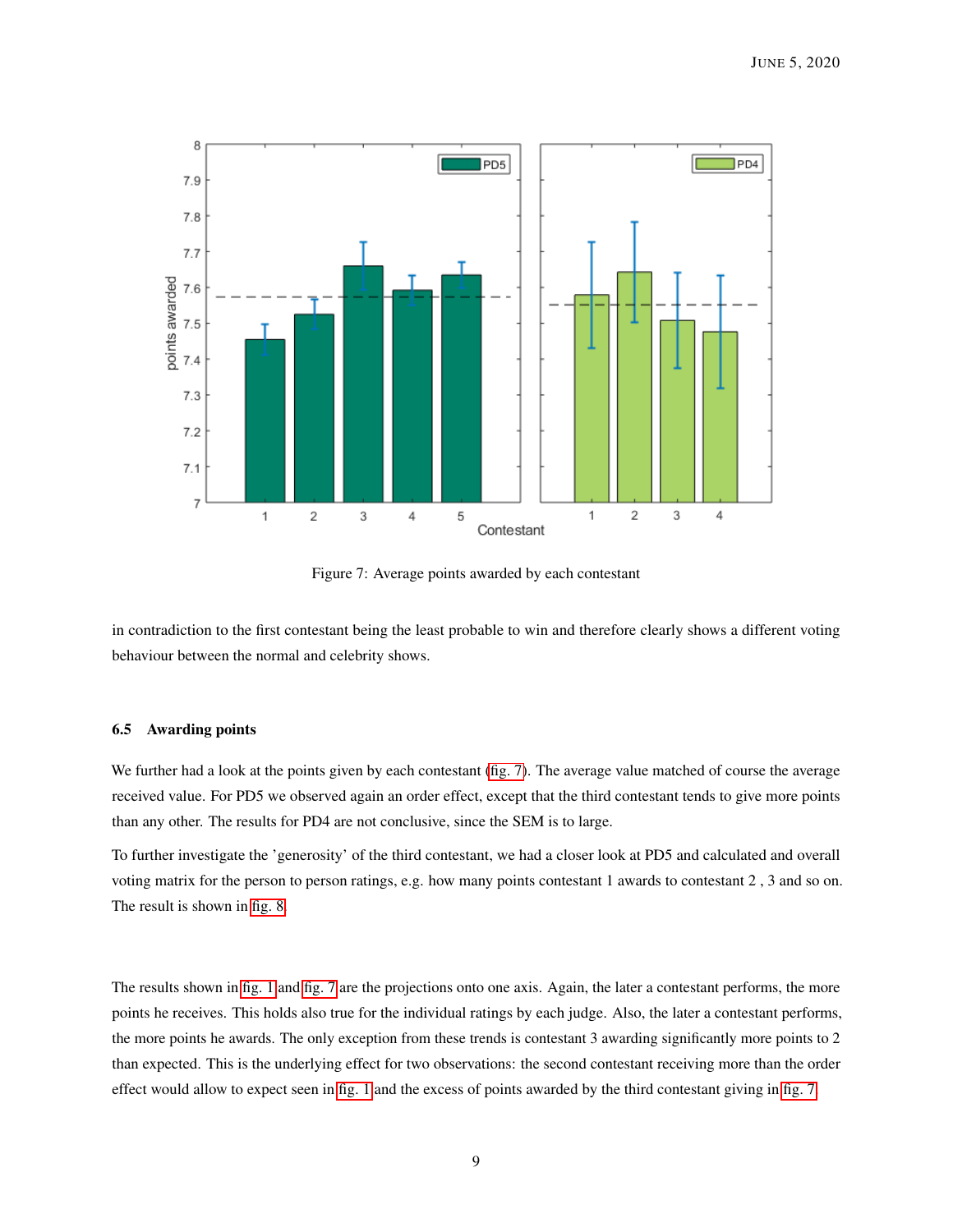<span id="page-9-0"></span>

Figure 8: Average points given by contestant X to contestant Y

It should be mentioned, that the first contestant is receiving almost equally low votes by everyone and that the lowest average amount of points is received by the second contestant from the first.

The data of PD4 is inconclusive and due to the large uncertainty hard to interpret, but it can also be seen that the third contestant awards more than expected points to the second contestant.

#### 6.6 Cooking bias

It was proposed in [\[1\]](#page-14-0) that the cooking order also affects the points in such a way that if a person has already cooked, it is suggested that the person becomes more critical with the others and awards less points on average. In the data of the regular show, we could not verify this statement and even observe the opposite: A positive influence on the points awarded. The applied method is, that we split the awarded points by a cook in two sets: whether the person had already cooked or not. The average points awarded as well as the ratio between the two averages can be seen in the tables [3](#page-9-1) and [4.](#page-10-0)

| Contestant                  | prior to cooking  | after cooking      | ratio a/p           |
|-----------------------------|-------------------|--------------------|---------------------|
|                             |                   | 7.47 $(\pm 0.04)$  |                     |
| $\mathcal{D}_{\mathcal{L}}$ | 7.38 $(\pm 0.05)$ | 7.60 ( $\pm$ 0.05) | $1.03 \ (\pm 0.01)$ |
| 3                           | 7.59 $(\pm 0.08)$ | 7.77 $(\pm 0.10)$  | 1.02 ( $\pm$ 0.02)  |
| 4                           | 7.57 $(\pm 0.04)$ | 7.76 $(\pm 0.07)$  | $1.03 \ (\pm 0.01)$ |
| 5                           | 7.63 $(\pm 0.04)$ |                    |                     |

<span id="page-9-1"></span>Table 3: Averages of the given points prior and after cooking for PD5 and the ratio between the two average values.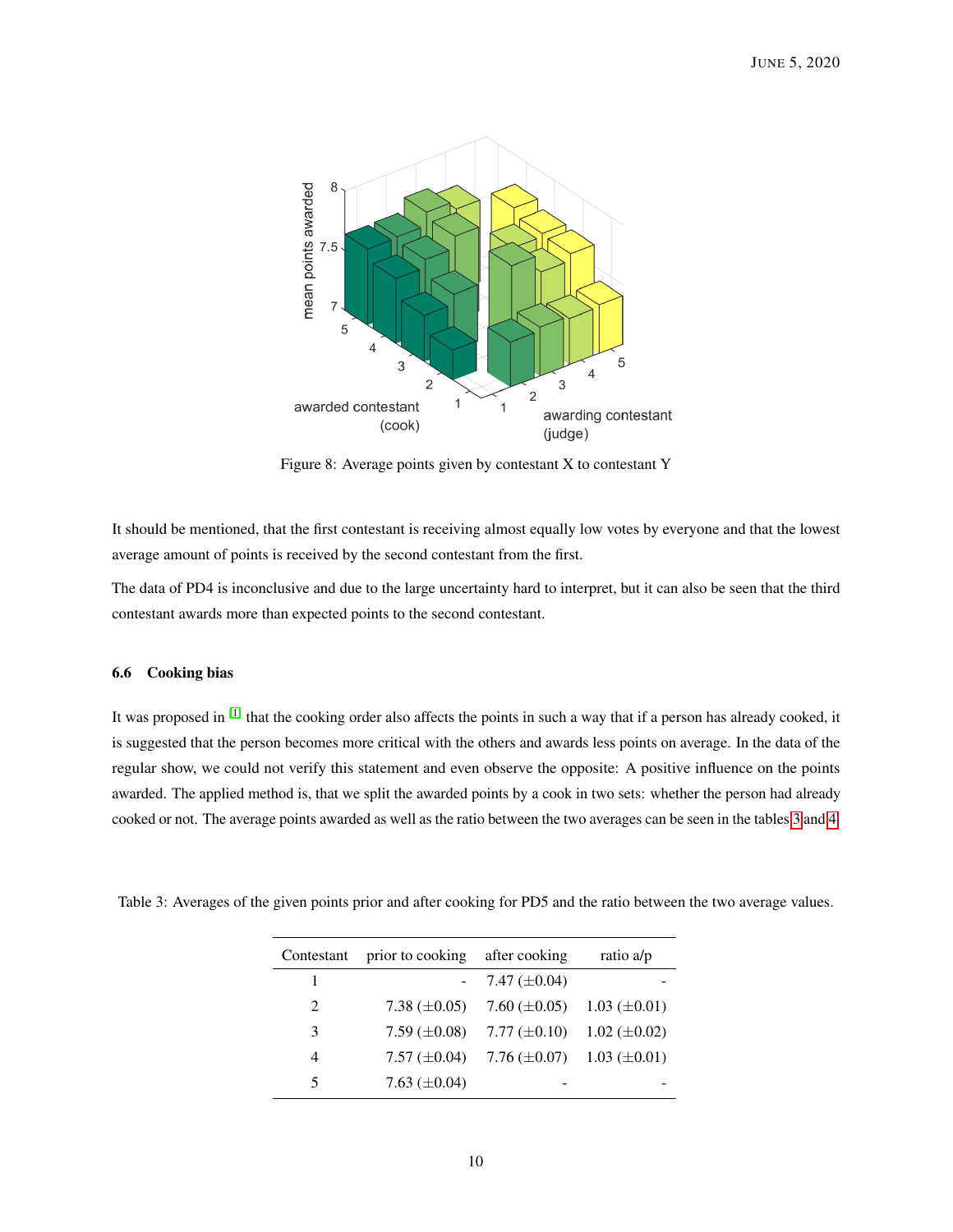| Contestant | prior to cooking after cooking |                                                       | ratio a/p |
|------------|--------------------------------|-------------------------------------------------------|-----------|
|            |                                | $-7.58 \ (\pm 0.15)$                                  |           |
| $2^{1}$    |                                | 7.60 $(\pm 0.16)$ 7.67 $(\pm 0.17)$ 1.01 $(\pm 0.03)$ |           |
| 3          |                                | 7.50 $(\pm 0.14)$ 7.52 $(\pm 0.23)$ 1.00 $(\pm 0.04)$ |           |
| 4          | 7.48 $(\pm 0.16)$              |                                                       |           |

<span id="page-10-0"></span>Table 4: Averages of the given points prior and after cooking for PD5 and the ratio between the two average values.

While both tables show that the average points awarded after cooking are almost always higher than the ones awarded prior to cooking, only the PD5 results are significant. PD4 shows the same trend but the data set is to small to be significant. Hence, the results support the interpretation of cooking having a positive bias on the voting behaviour.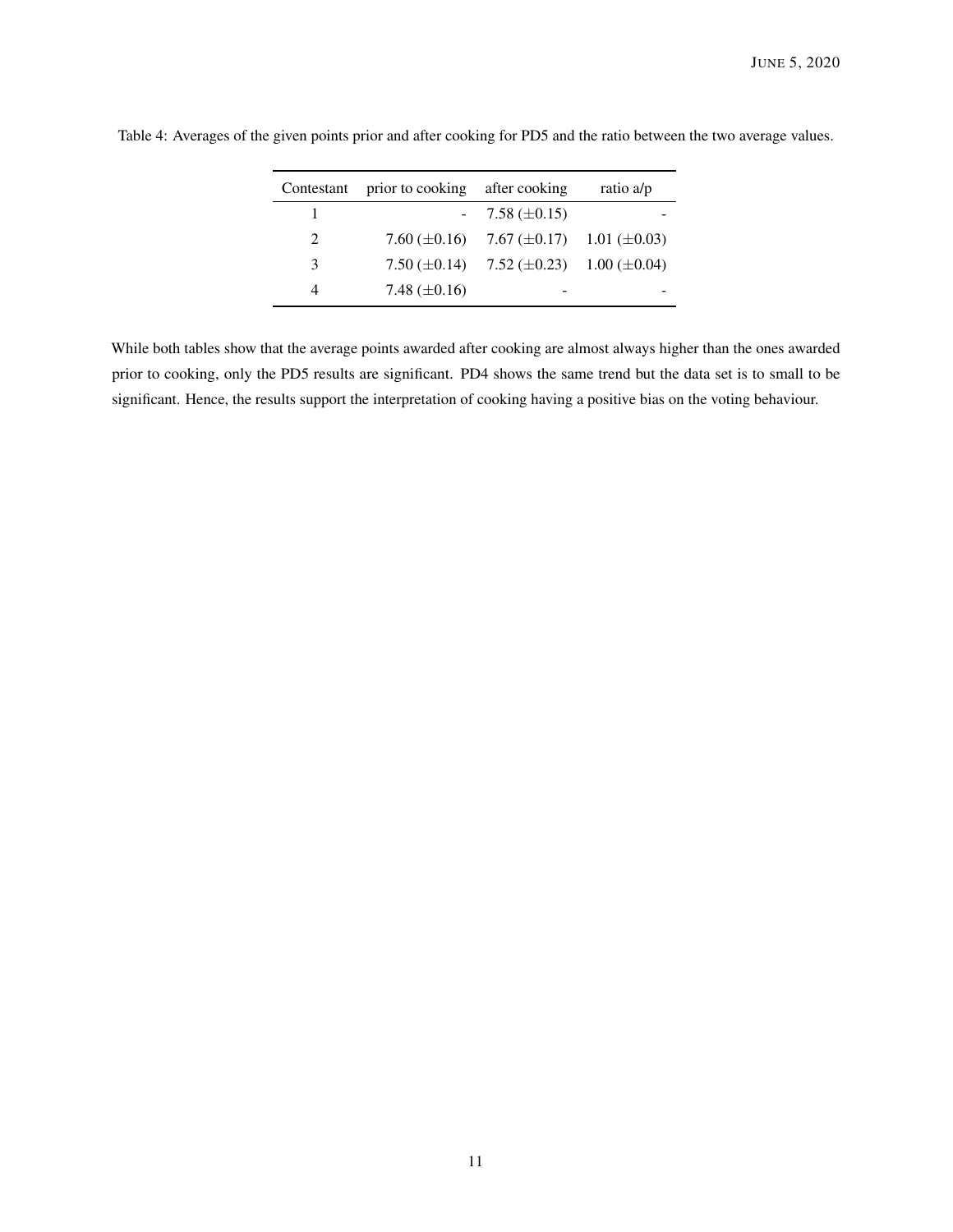## 7 Discussion

Our first hypothesis,which is stating that an 'order effect' exist, can on one hand be seen in the first candidate winning the least, which was already stated by [\[2\]](#page-14-6), but on the other hand also by the clear dependency of the winning rate on the order of candidates. This effect is caused by several reasons.

Firstly, the amount of points received depends on the cooking position. The data implies a proportionality: the later a contestant performs, the more points he receives (c.f. [fig. 1\)](#page-4-0). One explanation for this voting behavior could be that the contestants get to know each other better over the course of the week, hence awarding each other more points out of sympathy. As the first contestant is receiving the least amount of points, he is less likely to win.

It has to be noted that there are some disagreements with the strict proportionality, especially the last contestant in PDP receiving less than average points, these will be further discussed in [subsection 7.3.](#page-13-0) In addition, this sympathy voting is not supported by the PDP data.

Secondly, similar to the optimal solution strategy of the secretary problem, the first contestant will act as a reference mark. No matter his performance, he will receive a thought to be average amount of points to keep an option for future contestants. This behavior can be seen in [fig. 8,](#page-9-0) as the first contestant is graded equally low by the others. This is an adapted version of the secretary strategy. A complete rejection is not necessary because of the rating system: The contestants rate an in their thought average amount of points to the first contestant. As you can see in the data, the amount of points turns out to be less than average, as the later contestants will mostly receive higher votes as they can be compared. The first contestant is used as a reference mark which will most likely be not undercut. In the end, people will give more points because of the presented reasons and also to emphasize their vote for a good contestant. This can be seen not only in a higher number of points received, but the later contestants also win with a greater lead (c.f. [fig. 5\)](#page-7-0).

Moreover, contestants award more points after they have cooked. In PD5 our data show an improvement of approx. 0.2 points after cooking. This result may be a reason of underestimation of the own performance, but also due to forgiving little mistakes of the others bearing in mind one's own performance. Another possible explanation could be an over-confidence of the contestant right after cooking ([\[1\]](#page-14-0)). Furthermore, the calculated averages are shifted by the other observed phenomenons as the points awarded after one's cooking are typically given later in the week.

The observed correlation is contrary to  $^{[1]}$  $^{[1]}$  $^{[1]}$ , who observed a point reduction after cooking. Supporting that point of view, the data shows that especially the first and second contestant award less than expected points directly after cooking [\(fig. 8\)](#page-9-0). So while the proposed 'cooking bonus' was found for the averages, it might not hold true for the first contestant after one's cooking. This disagreement might be explained by the simple amount of available data. In [\[1\]](#page-14-0) only 237 weeks from 2006 to 2011 were used, while in our analysis 597 weeks from 2006 to 2019 were used. If this difference between the observations is due to an evolution of the voting behaviour of the years or simply a matter of statistics is not clear. With this said, we can not finally decide whether there is a 'cooking bonus' or not. Our calculated averages are subject to the other described phenomenons but  $^{[1]}$  $^{[1]}$  $^{[1]}$  trying to avoid these using the method of multi variable linear regression, may have produced a non-existing correlation, as the proposed negative bias is always counter-acted by other tendencies.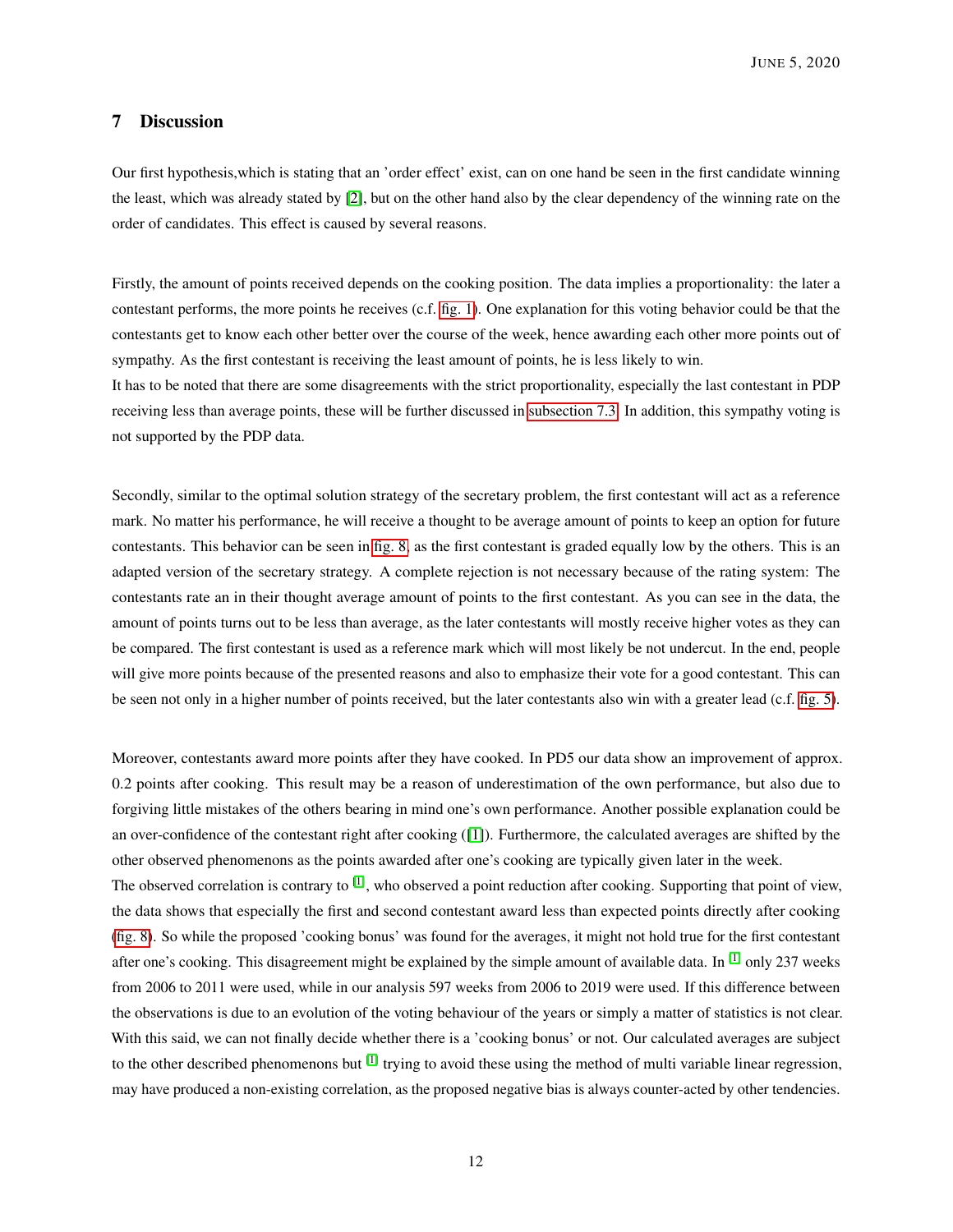JUNE 5, 2020

#### 7.1 Secretary Problem

To determine the best cook from four or five candidates, the optimal strategy based on the secretary problem suggests rejecting the first candidate and choosing the next one better than him. Although the average contestant supposedly does not know this strategy, the data suggests that the contestants already apply a similar strategy. The winner distribution [\(fig. 4\)](#page-6-0) clearly shows the first contestant to be rejected most often, which would also be the case applying the secretary strategy.

If one would apply the secretary strategy rigorously, the last contestant would be twice as likely to win. This is not seen in the data. One reason for this might be that the rating system is continuous. One does not have to choose the last candidate when one has rejected all other candidates before, especially since rejecting in this sense is not existing. Still, some kind of rejecting (e.g. lower votes) until someone is better results in a greater emphasis on a good contestant later in the game to emphasize the judges decision. The contestants are rated equally low, until someone is better, but if someone even better comes around, he will get even more points. This model would also result in an increasing winning rate over contestants and an increasing winning lead. Both was observed in the data

Hence, the secretary problem, if adapted to a continuous rating system, seems to fairly well coincide with the data. This implies a subconscious understanding of a good method of finding one of the best candidates.

#### 7.2 Rescaling of the Data

The rescaling was done to reduce the influence of subjective ratings and therefore the over-proportional impact of the "outlying" voters (c. f. [subsection 6.1\)](#page-3-1). The shape of the distribution of the awarded points [\(fig. 2\)](#page-4-1) does not change much after rescaling. However the winner distribution [\(fig. 4\)](#page-6-0) is different for the rescaled data. Additionally, the two rescaled data sets have in common that the first contestant and last contestants win less often compared to the original data, whereas the others improve. Furthermore, the increase in the winner's lead over time is not observed in the rescaled data.

The different winning distribution suggests that the subjective rating is in favor of the later contestants. This coincides with the increasing winning point difference, suggesting more generous people give more points to later performing contestants. Therewith the later contestants get less points during the rescaling, resulting in a lower winning percentage. Especially the double winning cases are crucial for the later winners, as the rescaling almost completely eliminates multiple wins.

The "winners lead increasing over time" seems also to depend on the subjective ratings, as it is not visible when the ratings are removed. This observation against expectations raises the question whether this is all due to the subjective ratings being removed or whether there are other mayor influences introduced through the rescaling.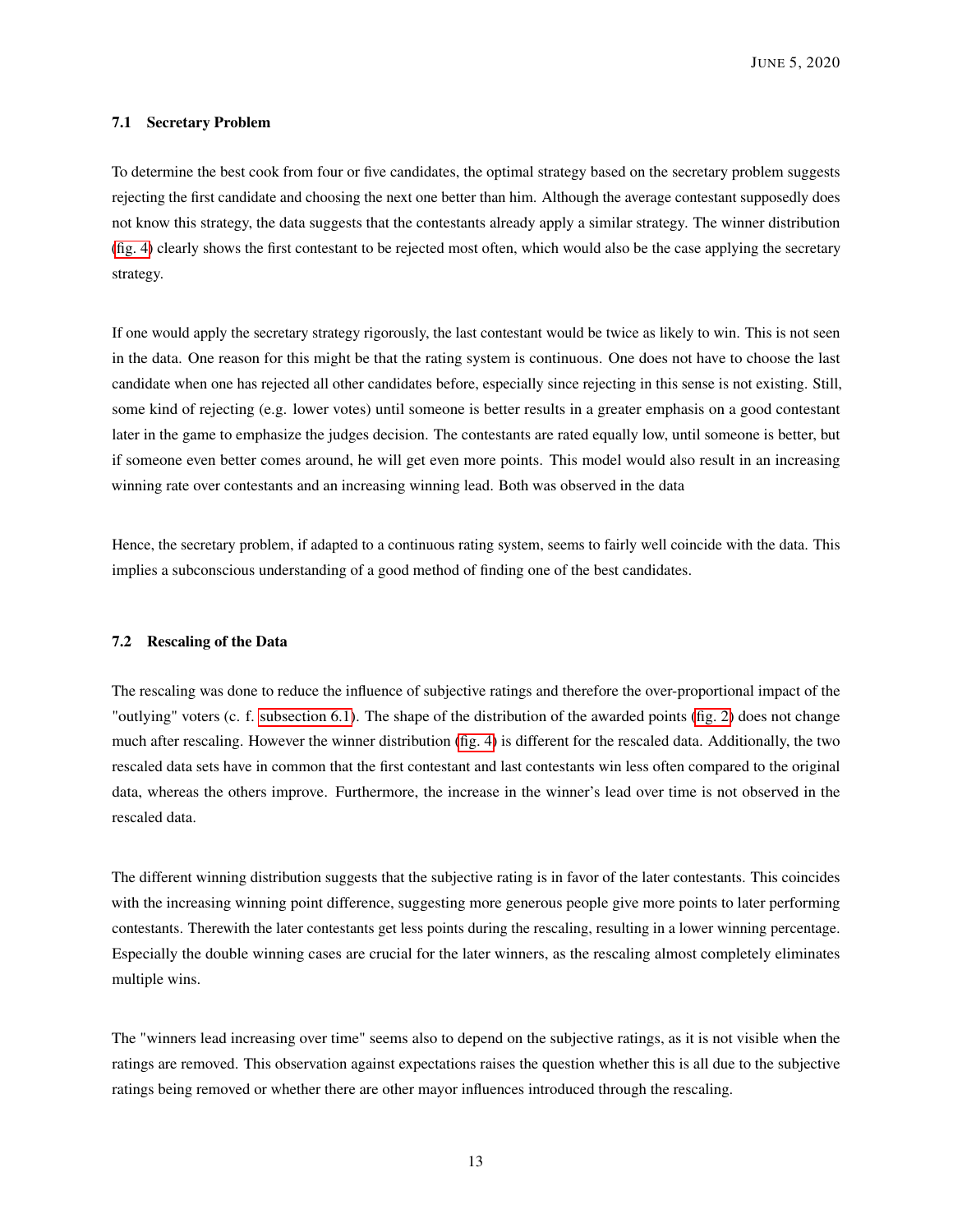During the rescaling we assumed the awarded points to be equally distributed amongst the judges, which was later found out to be not the case [\(fig. 7\)](#page-8-0). Especially contestant 3 in PD5 and 2 in PD4 award significantly above average. Therefore these highly awarding contestants are more affected by the rescaling in terms of point reduction. Hence the others get less points and the highly awarding contestant an advantage, which can result in his favour in the case of close or equal points. This analogously holds a disadvantage for the lowly awarding contestants.

To conclude, the used method of rescaling removes the subjective grading but also introduces an effect because of the awarding distribution. Both effects change the results in a similar order of magnitude. So it can not be said which effects occur because of which source.

The issue could be solved by using a different rescaling method considering the awarding distribution. However, to do this, one would need a bigger data set to minimize the error on the distribution.

#### <span id="page-13-0"></span>7.3 Voting in PDP

The statistics of the Promi-Dinner show a slightly different voting behavior compared to the regular show.

- a higher average of the points awarded
- the last contestant receives less points than expected and wins less likely.
- many multiple winners per week
- The first contestant wins with a significantly larger lead than in PD4 and PD5

The premise of the celebrity version is a different, as the celebrities do not play for themselves but for charity. In addition, the celebrities may know each other and play a public role which they try to influence. Therefore their merit is not the money rather than the fame and coverage. So they do not need to win but make a good performance. They have no reason to give bad ratings, which then here results in a higher average points received. Pushing the point spectrum more to the upper end, the differences in points become smaller and thus multiple wins more likely [\(fig. 4\)](#page-6-0). Additionally, the celebrities mostly know each other before the show and therefore the bonus for the later contestants due to knowing each other better mentioned above applies directly from the start.

In PDP the third contestant has the greatest chances of winning as he wins more often alone than 2 and more often together than 4. This observation clearly shows the differences in voting behaviour between the normal and the celebrity version.

## 7.4 Further Observations

Comparing the two data sets of the regular show, it has to be noted that the first contestant is less likely to win in PD4 and if he does, it is with a exceptionally small lead. This could be due to the reduced number of contestants. Everyone has a greater chance of winning since 4 and not 5 contestants participate, and therefore especially the last contestants award less points to boost their chances. This disadvantage for the first contestant makes him to win less and closer.